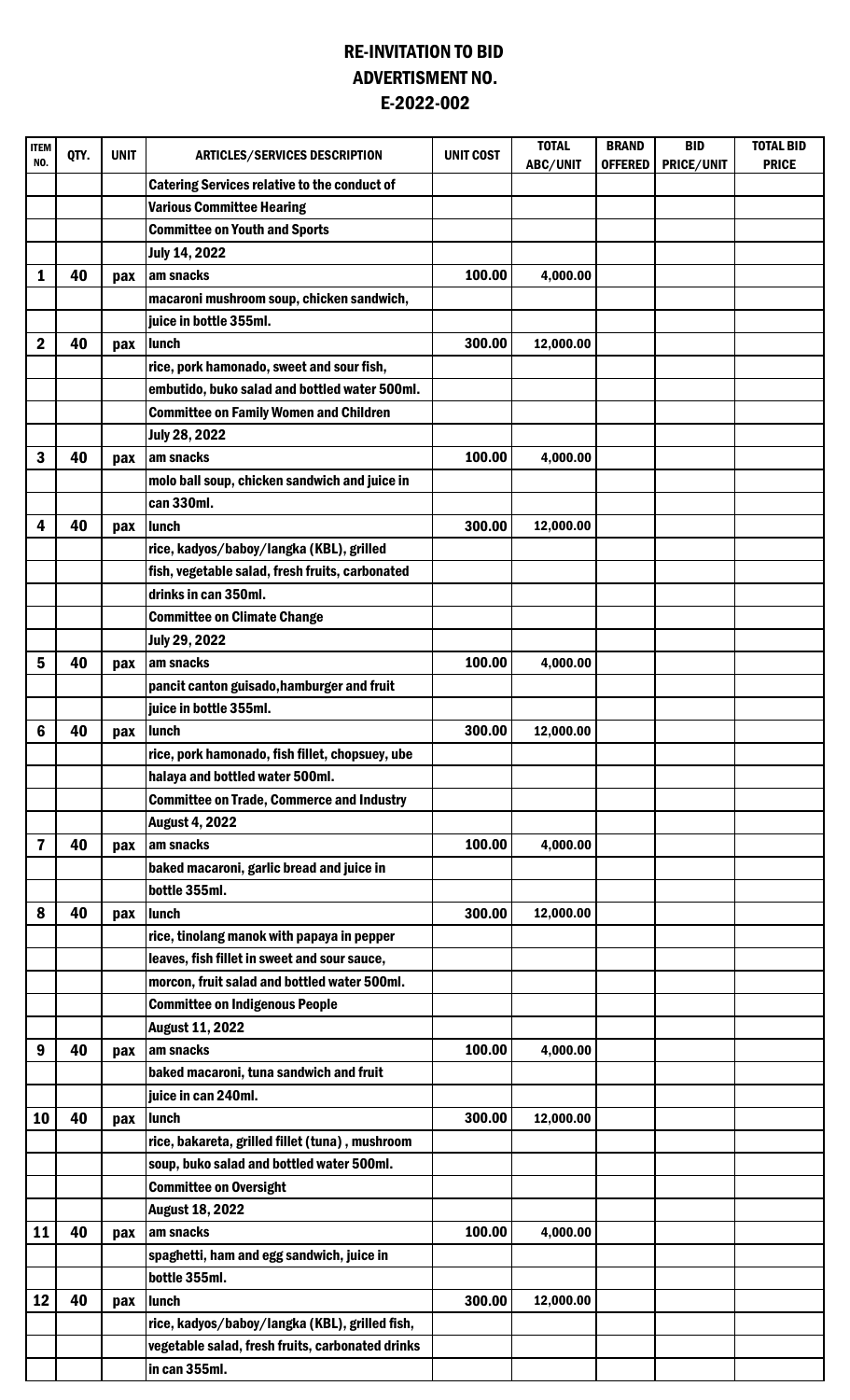|    |    |     | <b>Committee on Housing and Land Use</b>                 |        |           |  |  |
|----|----|-----|----------------------------------------------------------|--------|-----------|--|--|
|    |    |     | September 8, 2022                                        |        |           |  |  |
| 13 | 40 | pax | am snacks                                                | 100.00 | 4,000.00  |  |  |
|    |    |     | chicken macaroni soup, sandwich and carbo-               |        |           |  |  |
|    |    |     | nated drinks in can 355ml.                               |        |           |  |  |
| 14 | 40 | pax | lunch                                                    | 300.00 | 12,000.00 |  |  |
|    |    |     | rice, tinolang manok with papaya and pepper              |        |           |  |  |
|    |    |     | leaves and sweet and sour fish, lumpia shanghai,         |        |           |  |  |
|    |    |     | ube halaya and bottled water 500ml.                      |        |           |  |  |
|    |    |     | <b>Committee on History and Cultural Heritage</b>        |        |           |  |  |
|    |    |     |                                                          |        |           |  |  |
|    |    |     | <b>September 15, 2022</b>                                | 100.00 |           |  |  |
| 15 | 40 | pax | am snacks                                                |        | 4,000.00  |  |  |
|    |    |     | chicken macaroni soup, chicken sandwich and              |        |           |  |  |
|    |    |     | fruit juice in can 240ml.                                |        |           |  |  |
| 16 | 40 | pax | lunch                                                    | 300.00 | 12,000.00 |  |  |
|    |    |     | rice, native tinolang manok with papaya and              |        |           |  |  |
|    |    |     | pepper leaves, fish fillet in sweet and sour             |        |           |  |  |
|    |    |     | sauce, morcon, fruit salad and bottled water             |        |           |  |  |
|    |    |     | 500ml.                                                   |        |           |  |  |
|    |    |     | <b>Committee on Housing and Land Use</b>                 |        |           |  |  |
|    |    |     | <b>September 21, 2022</b>                                |        |           |  |  |
| 17 | 30 | pax | am snacks                                                | 100.00 | 3,000.00  |  |  |
|    |    |     | macaroni mushroom soup, pimiento cheese                  |        |           |  |  |
|    |    |     | sandwich                                                 |        |           |  |  |
|    |    |     | <b>Committee on Ways and Means</b>                       |        |           |  |  |
|    |    |     | <b>September 21, 2022</b>                                |        |           |  |  |
| 18 | 30 | pax | pm snacks                                                | 100.00 | 3,000.00  |  |  |
|    |    |     | molo balls soup, garlic bread and juice in can           |        |           |  |  |
|    |    |     | 330ml.                                                   |        |           |  |  |
|    |    |     | <b>Committee on Style</b>                                |        |           |  |  |
|    |    |     | September 22, 2022                                       |        |           |  |  |
| 19 | 40 | pax | am snacks                                                | 100.00 | 4,000.00  |  |  |
|    |    |     | molo balls soup, garlic bread and juice in can<br>330ml. |        |           |  |  |
|    | 40 |     |                                                          | 300.00 |           |  |  |
| 20 |    | pax | <b>Ilunch</b>                                            |        | 12,000.00 |  |  |
|    |    |     | rice, beef with broccoli, fish fillet, pancit            |        |           |  |  |
|    |    |     | canton guisado, fruits in season and bottled             |        |           |  |  |
|    |    |     | water 500ml.                                             |        |           |  |  |
|    |    |     | <b>Committee on Ethics</b>                               |        |           |  |  |
|    |    |     | <b>September 23, 2022</b>                                |        |           |  |  |
| 21 | 40 | pax | am snacks                                                | 100.00 | 4,000.00  |  |  |
|    |    |     | hototay, fresh lumpia, juice in can 330ml.               |        |           |  |  |
| 22 | 40 | pax | <b>Ilunch</b>                                            | 300.00 | 12,000.00 |  |  |
|    |    |     | rice, kadyos/baboy/langka (KBL), grilled fish,           |        |           |  |  |
|    |    |     | vegetable salad (ampalaya), fresh fruits,                |        |           |  |  |
|    |    |     | carbonated drinks in can 350ml.                          |        |           |  |  |
|    |    |     | <b>Committee on Health, Sanitation and Social</b>        |        |           |  |  |
|    |    |     | <b>Services</b>                                          |        |           |  |  |
|    |    |     | <b>September 28, 2022</b>                                |        |           |  |  |
| 23 | 30 | pax | am snacks                                                | 100.00 | 3,000.00  |  |  |
|    |    |     | pancit canton guisado, bread (pan de leche),             |        |           |  |  |
|    |    |     | juice in can 350ml.                                      |        |           |  |  |
|    |    |     | <b>Committee on Councilors League Affairs</b>            |        |           |  |  |
|    |    |     | <b>September 29, 2022</b>                                |        |           |  |  |
| 24 | 40 | pax | am snacks                                                | 100.00 | 4,000.00  |  |  |
|    |    |     | sotanghon soup, egg sandwich, carbonated                 |        |           |  |  |
|    |    |     | drinks in can 350ml.                                     |        |           |  |  |
| 25 | 40 | pax | lunch                                                    | 300.00 | 12,000.00 |  |  |
|    |    |     | rice, beef steak, fish fillet, chopsuey, macaroni        |        |           |  |  |